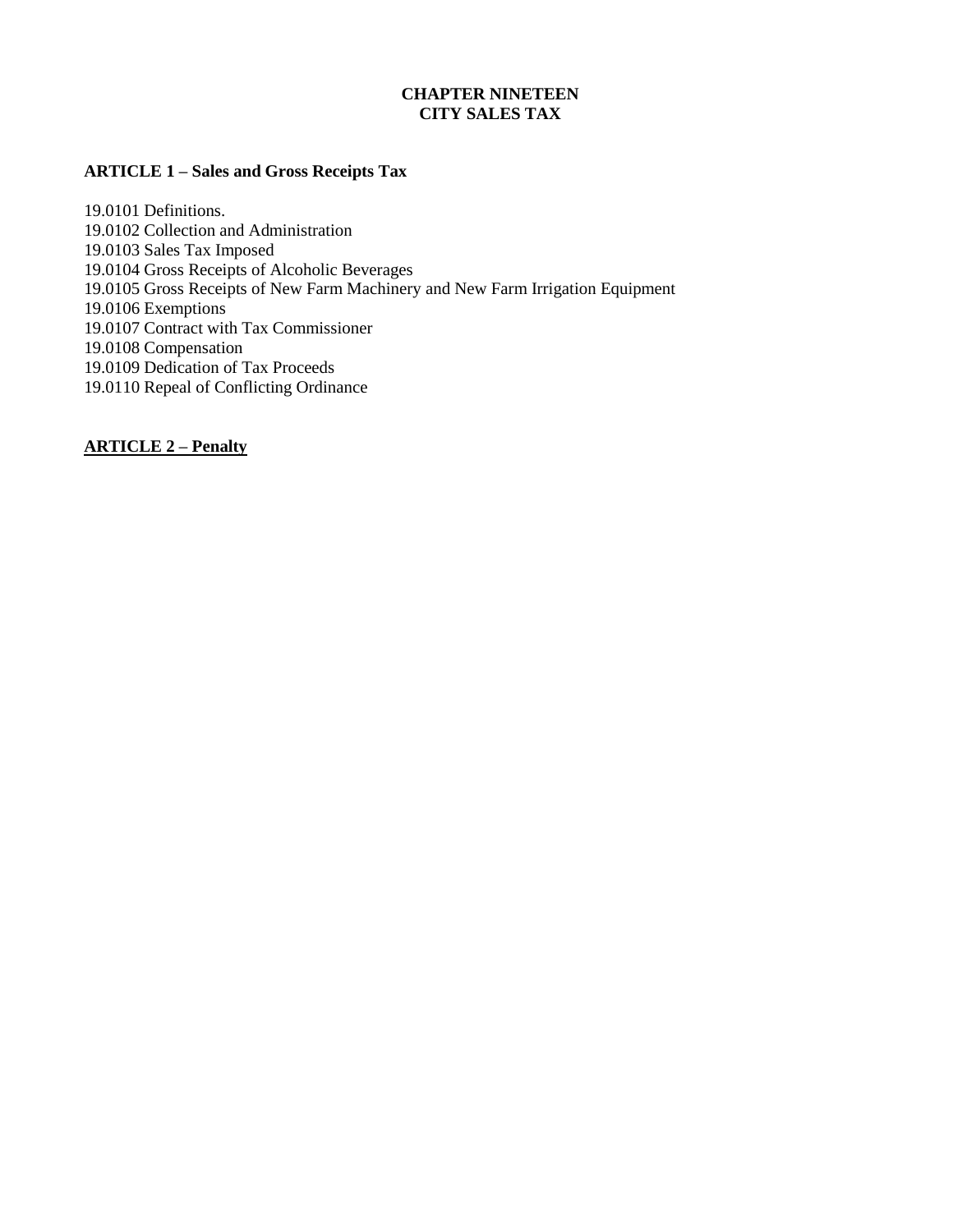# **ORDINANCE NO. 2011-01 CHAPTER NINETEEN CITY SALES TAX**

### **AN ORDINANCE TO ESTABLISH AND REGULATE A CITY SALES AND GROSS RECEIPTS TAX UNDER THE HOME RULE CHARTER OF THE CITY OF CANDO.**

# BE IT ORDAINED BY THE CITY COUNCIL OF THE CITY OF CANDO, TOWNER COUNTY, NORTH DAKOTA:

# **SALES AND GROSS RECEIPTS TAX**

### **19.0101 Definitions.**

All terms defined in chapters 40-05.1, 57-39.2, 57-39.4, 57-39.5, 57-39.6, and 57-40.2 of the North Dakota Century Code (N.D.C.C.), including any future amendments, are adopted by reference. All references to the N.D.C.C. include amendments adopted by the North Dakota Legislative Assembly.

### **19.0102 Collection and Administration.**

Where not in conflict with the provisions of this Ordinance, the provisions of N.D.C.C. chapters 40-05.1, 57-39.2, 57-39.4, 57-39.5, 57-39.6, and 57-40.2, and all administrative rules adopted by the Tax Commissioner, pertaining to the collection and administration of the retail sales, use, and gross receipts tax, including provisions for liability, refund, penalty, interest or credit, govern the administration by the North Dakota Office of State Tax Commissioner (hereinafter "Tax Commissioner") of the taxes imposed by this Ordinance.

# **19.0103 Sales Tax Imposed.**

Subject to the provisions of N.D.C.C. § 40-05.1-06, and except as otherwise provided by this Ordinance, or the sales and use tax laws of the State of North Dakota, a tax of two (2) percent is imposed upon the gross receipts of retailers from all sales at retail, including the leasing or renting of tangible personal property, within the corporate limits of the of the city of Cando, North Dakota.

# **19.0104 Gross Receipts of Alcoholic Beverages.**

Subject to the provisions of N.D.C.C. § 40-05.1-06, and except as otherwise provided in this Ordinance, a gross receipts tax of two (2) percent is imposed upon all gross receipts from the sale of alcoholic beverages within the city. A person who receives alcoholic beverages for storage, use, or consumption in this state is subject to tax on storage, use, or consumption of those alcoholic beverages at the rate of two (2) percent.

# **19.0105 Gross Receipts of New Farm Machinery and New Farm Irrigation Equipment.**

Subject to the provisions of N.D.C.C. § 40-05.1-06, and except as otherwise provided in this Ordinance, a gross receipts tax of two (2) percent is imposed upon all gross receipts from the sale of new farm machinery and new farm irrigation equipment within the city. A person who receives new farm machinery or new farm irrigation equipment for storage, use, or consumption in this state is subject to tax on storage, use, or consumption of that machinery and/or equipment at the rate of two (2) percent.